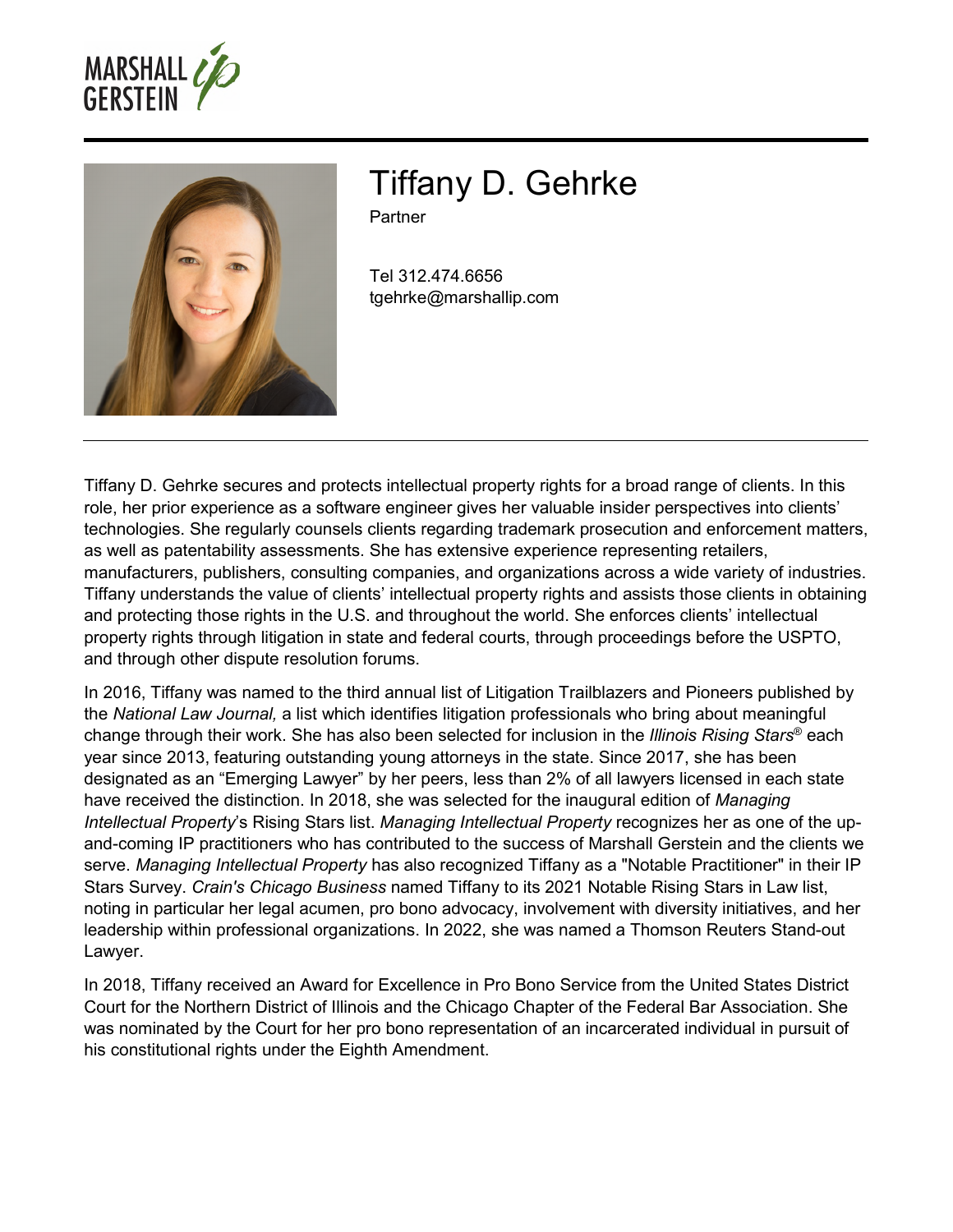



## **Practices**

- IP Litigation
- Trade Secrets
- Patent Prosecution
- Copyrights
- Trademarks
- Post-Grant Patent Proceedings

#### **Industries**

- Electrical & Computer Technologies
- Internet & Cyberlaw
- Consumer Products
- Industrial & Mechanical Technologies

## **Representative Experience**

- Successfully secured multi-million dollar judgment against online retailer of counterfeit goods for trademark and copyright infringement.
- Counseled and provided patentability opinions and infringement analysis opinions.
- Successfully obtained transfers of domain names encompassing clients' trademarks through UDRP proceedings.
- Successfully secured trademark protection for client, overcoming merely descriptive refusal.
- Successfully resolved trademark opposition and cancellation proceedings in client's favor.
- Successfully negotiated resolution of patent infringement claims against client.

Tiffany also has experience investigating and analyzing issues relating to:

- Patent, trademark, and copyright infringement
- Trade secrets
- Patentability
- Trademark protection
- Counterfeiting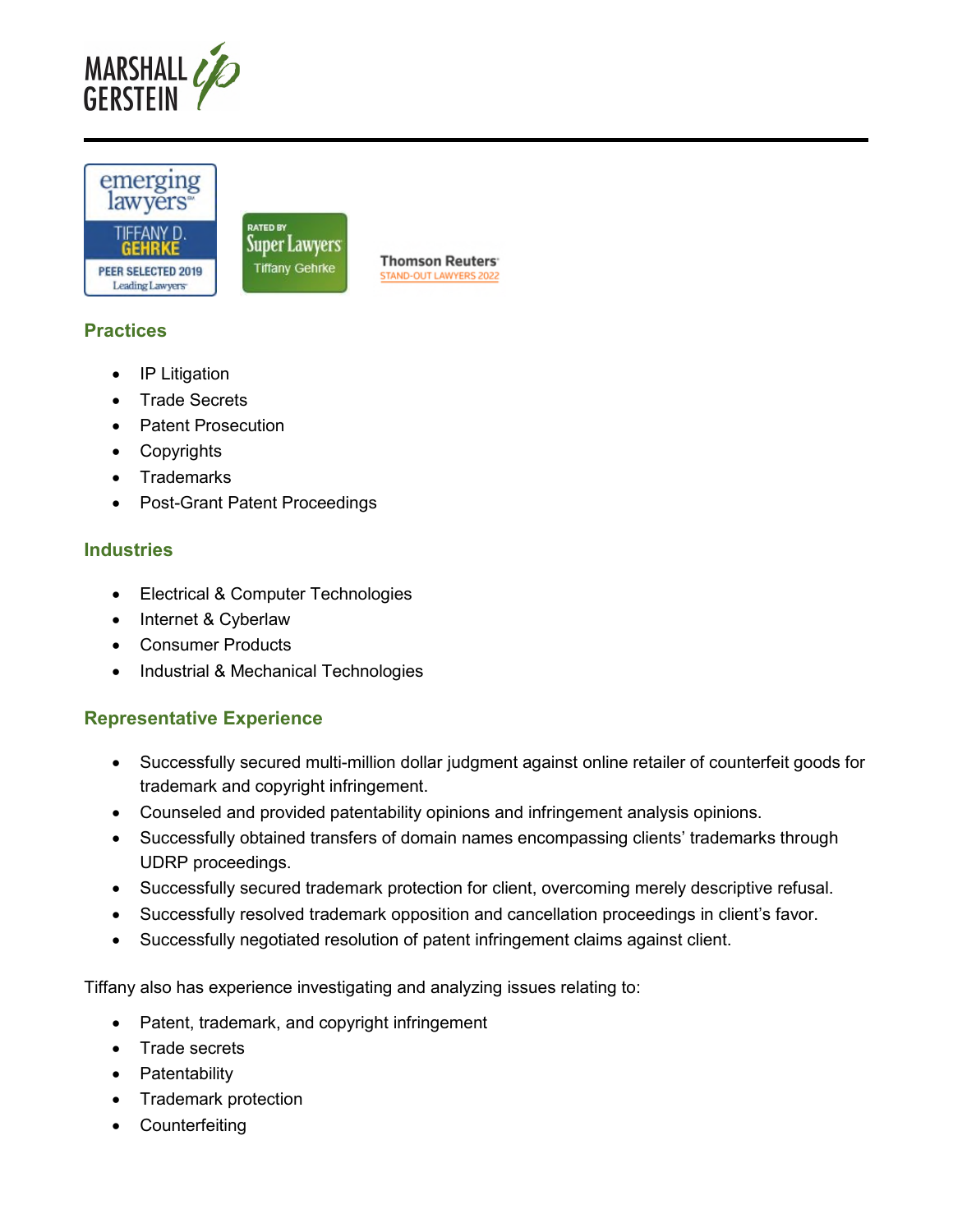

- Trademark dilution
- Breach of contract
- Unfair competition

# **Background and Credentials**

Tiffany earned her J.D., with a Certificate in Trial Advocacy, from Loyola University Chicago School of Law where she was on the Dean's List, a two-time regional finalist, and a national quarter-finalist and semi-finalist as a member of the Giles S. Rich Intellectual Property Moot Court team, an Intellectual Property Fellow, and a Chicago IP Colloquium Fellow. She was also awarded Loyola's Laura Terlizzi Scholarship, given to a female student intending to practice intellectual property law. She also served as a senior editor of the *Annals of Health Law* journal. She completed a B.S.E. in computer science engineering from The University of Michigan. Tiffany is licensed to practice in the state of Illinois and before the United States Patent and Trademark Office.

## **Education**

- Loyola University Chicago School of Law (J.D.)
- University of Michigan (B.S.E.)
	- o Computer Science Engineering

#### **Bar Admissions**

- Illinois
- U.S. Patent and Trademark Office
- U.S. Supreme Court
- U.S. Court of Appeals, Federal Circuit
- U.S. District Court, Northern District of Illinois
- U.S. District Court, Eastern District of Texas
- U.S. District Court, Eastern District of Wisconsin
- Admitted to practice pro hac vice in various district courts throughout the U.S.

## **Publications and Presentations**

November 4, 2021 **"The Federal Circuit in Review"**  *University of Illinois Chicago 65th Annual IP Conference* 

May 13, 2020 **"Assessing the Impact of American Axle Six Months Out"**  *IPWatchdog*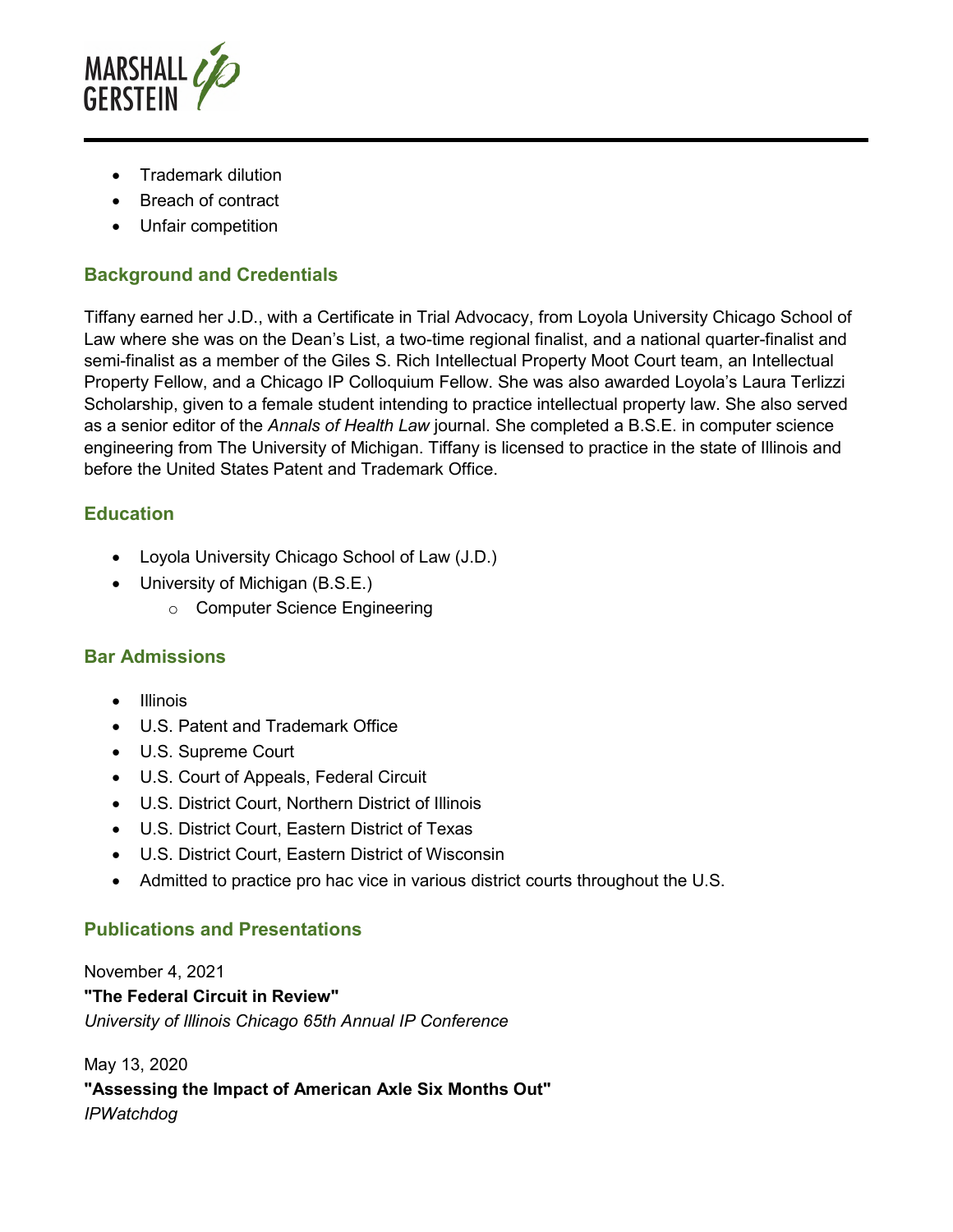

March 15, 2017 **"Patent Cases to Watch in 2017"**  *Intellectual Property Law Symposium* 

April 28, 2016 **"Defend Trade Secrets Act Passes House and Senate"**  *Marshall Gerstein Alert* 

February 18, 2016 **"Dissent: Deferential Review by Federal Circuit Falls Short of Purpose of Providing Optimum Determination of Patent Validity"**  *IP Litigator* 

June 12, 2015 **"The Importance of Paying It Back"**  *The Woman Advocate* 

October 2013 **"PTAB Zone"**  *The Richard Linn American Inn of Court* 

December 2012 **"Incivility in the Legal Profession"**  *Loyola University Chicago School of Law at Middle Temple, London, England* 

September 2012 **"Ethics Issues in Parallel International IP Litigation"**  *The Richard Linn American Inn of Court* 

Summer 2012 **"To Declare or Not to Declare (Judgement): That is the Question"**  *The Illinois Manufacturer* 

February 2012 **"Ethics: Difficult Depositions"**  *The Richard Linn American Inn of Court* 

September 9, 2011 **"Traditional Trademark Enforcement Options"**  *ICANN's New Generic Top-Level Domain (gTLD) Program, Live Presentation*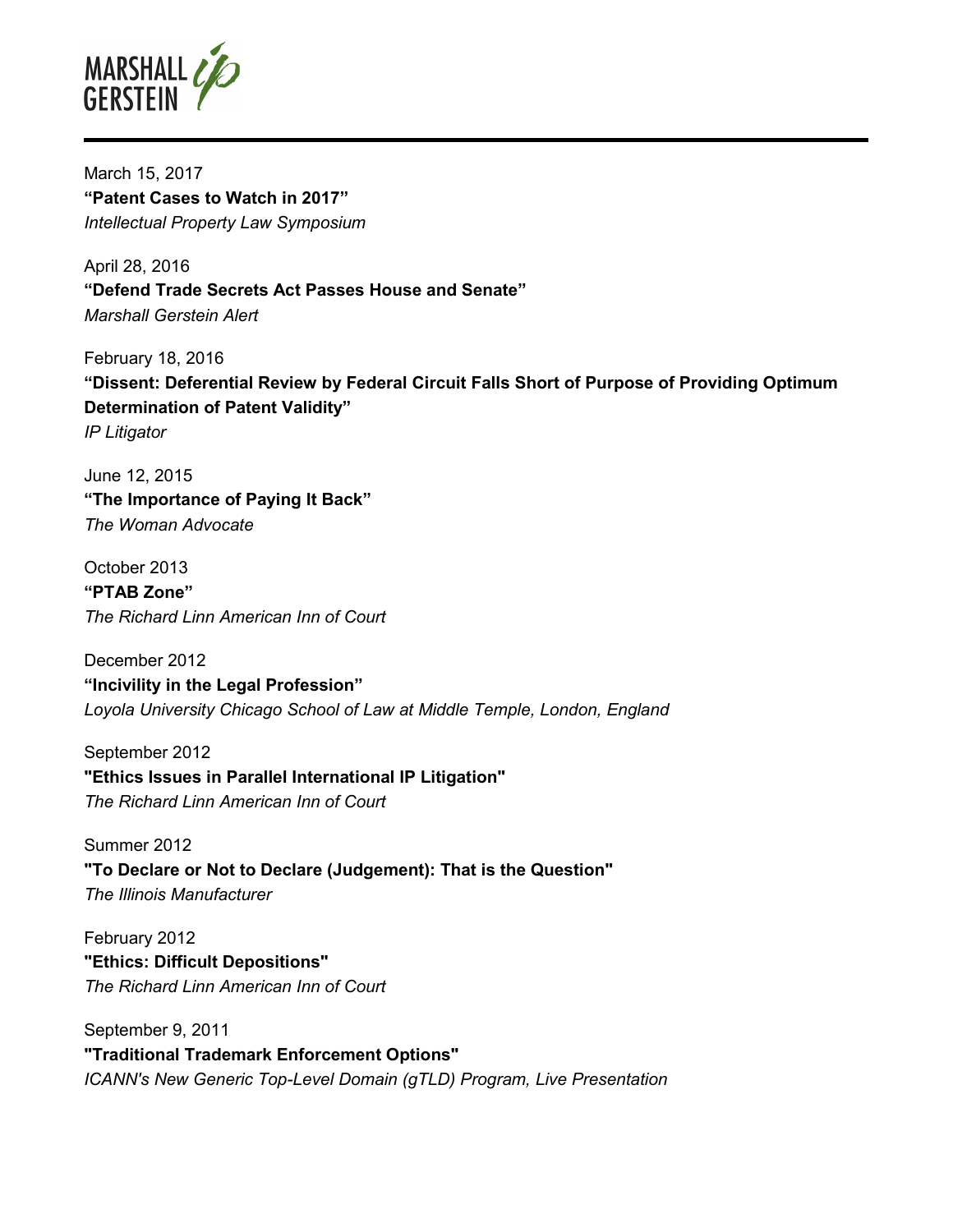

August 24, 2011 **"Not All Endorsements Are Alike"**  *Medical Device + Diagnostic Industry* 

October 2010 **"A Night at the Design Patent Museum"**  *The Richard Linn American Inn of Court* 

February 2010 **"Constitutional Convention"**  *The Richard Linn American Inn of Court* 

April 2009 **"ITC Practice"**  *The Richard Linn American Inn of Court* 

August 2008 **"The Impact of KSR on the Obviousness Inquiry"** 

## **Community and Professional Involvement**

- Intellectual Property Law Association of Chicago (IPLAC)
	- o President, 2022–present
	- o President-Elect, 2021–2022
	- o Vice-President, 2020–2021
	- o Secretary, 2018–2020
	- o Co-Chair, Symposium 2017–2018
	- o Co-Chair, Membership Committee 2014–2017
- The Richard Linn American Inn of Court
	- o Executive Committee, Dinner Chair 2016–2017
- International Trademark Association (INTA)
- Seventh Circuit Patent Jury Instructions Committee
- Women's Bar Association of Illinois (WBAI)
	- o Board of Directors, 2019–2021
	- o Mentorship Committee, 2020–present
	- o Membership Committee, 2016–2020
	- o Annual Dinner Committee, 2018–2020
	- o Women's Leadership Institute 2015–2016
- Children's Home & Aid Associate Board 2015-2019
	- o Development Chair 2016–2019
- Women's Leadership & Mentoring Alliance (WLMA)